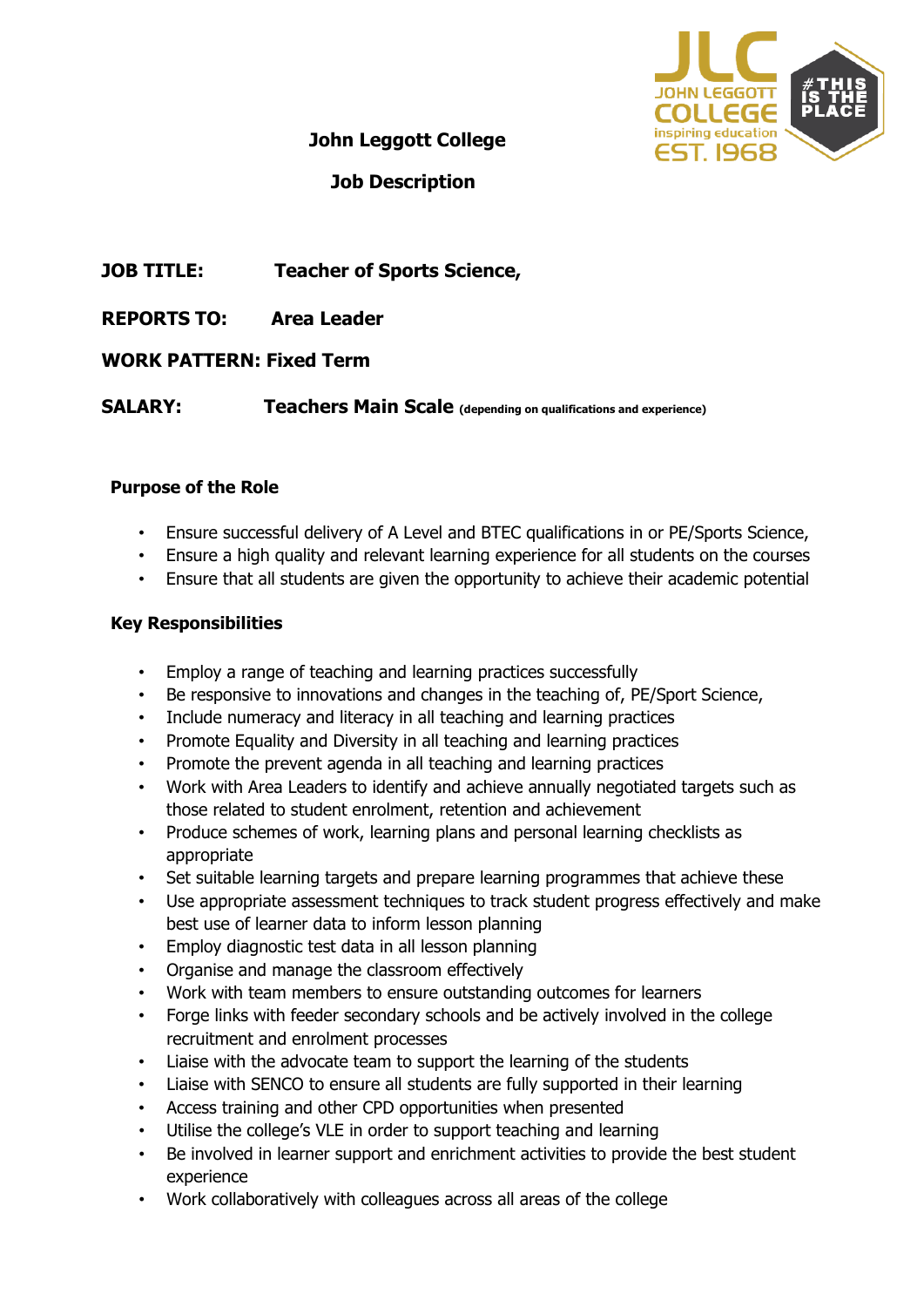- Continue to develop his or her own skills in the teaching, learning and assessment of Sports Science.
- Be enthusiastic, dynamic, committed and well organised
- Be flexible and prepared to contribute to the delivery of other L2, L3 and Level 4 courses.

**In addition to the above mentioned attributes the successful candidate will be expected to:** 

- Support effective safeguarding of all young people throughout the college.
- Attend as necessary, meetings of all Sports Science and college staff.
- Adhere to college policies and procedures e.g. Equality and Diversity; Health and Safety.
- Undertake any such other duties as may be required, commensurate with the post, which do not change the character or purpose of the post which are necessary to maintain outstanding standards.

The job description is an outline of the key tasks and responsibilities and is not intended as an exhaustive list. The job may change over time to reflect the changing needs of the college, as well as the personal development needs of the post holder.

We strive for equality throughout the college and positively encourage applications from all sections of the community. The college has a strong commitment to safeguarding and promoting the welfare of young people and vulnerable adults and all appointments are subject to an enhanced DBS clearance.

### **LEON RILEY Principal**

| Date: |  |
|-------|--|
|       |  |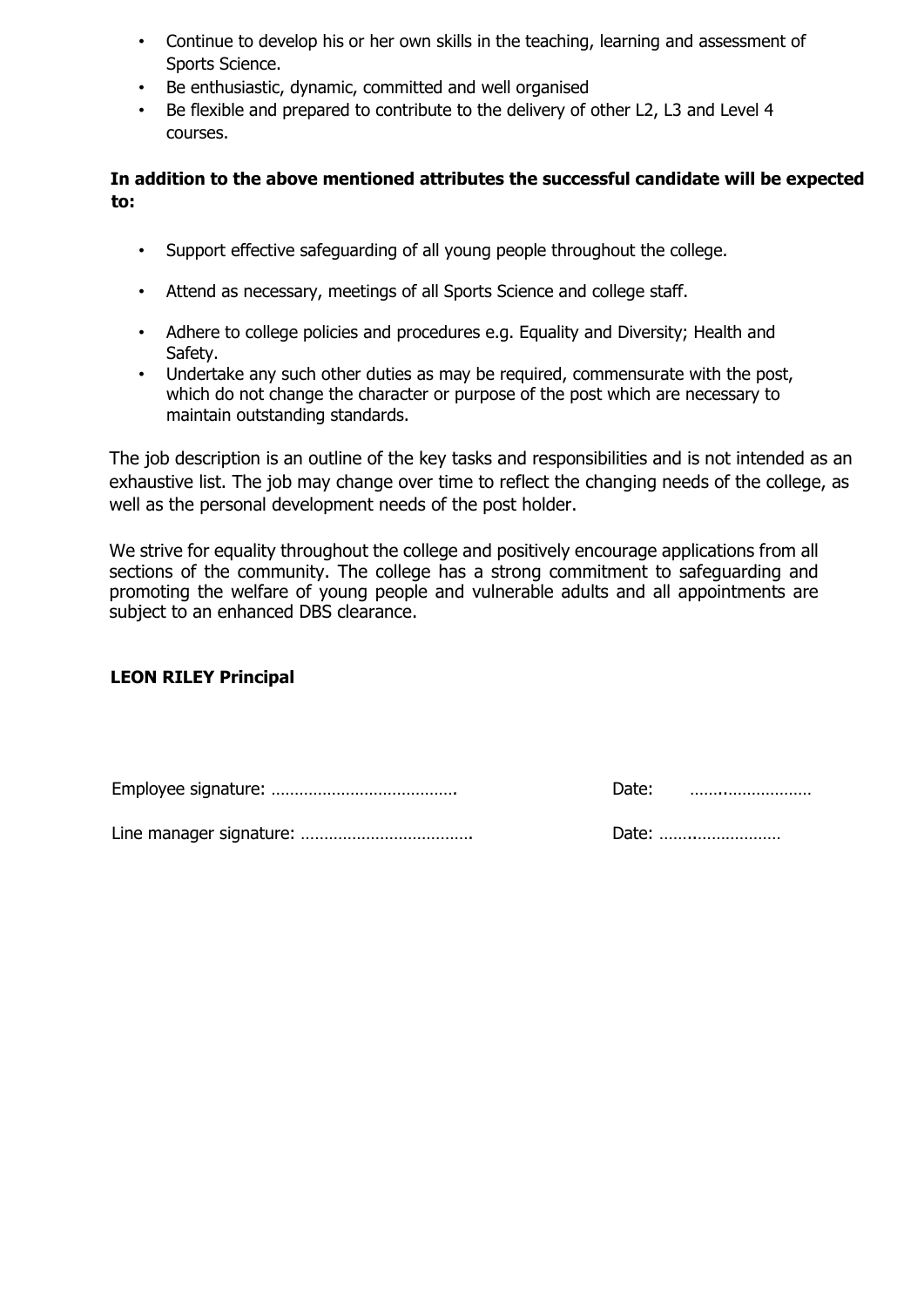# **PERSON SPECIFICATION TEACHER OF SPORTS SCIENCE**

| <b>ATTRIBUTES</b>                                       | <b>CRITERIA</b>                                                                                                                                                                                                                                                                                                                                                                                                                                                                                                                                                                                                                      | <b>Essential</b><br>/Desirable | <b>ASSESSMENT</b><br><b>METHOD(S)</b>    |
|---------------------------------------------------------|--------------------------------------------------------------------------------------------------------------------------------------------------------------------------------------------------------------------------------------------------------------------------------------------------------------------------------------------------------------------------------------------------------------------------------------------------------------------------------------------------------------------------------------------------------------------------------------------------------------------------------------|--------------------------------|------------------------------------------|
| <b>RELEVANT</b><br><b>EXPERIENCE</b>                    | Previous experience in either A Level PE,<br>$\bullet$<br><b>CTEC Sports Science</b><br>Transferable skills to teach any of the other<br>$\bullet$<br>subjects<br>Evidence of good and outstanding teaching<br>$\bullet$<br>outcomes                                                                                                                                                                                                                                                                                                                                                                                                 | E<br>D<br>E                    | A, R<br>A, R<br>A, R                     |
| <b>EDUCATION</b><br><b>AND TRAINING</b>                 | Minimum of Level 2 qualification in<br>$\bullet$<br>numeracy e.g. GCSE Maths at A*-C, or able<br>to demonstrate equivalent level of ability.<br>Recognised teaching qualification (e.g.<br>$\bullet$<br>PGCE, Cert Ed)<br>Honours degree, or equivalent, in a Sports<br>$\bullet$<br>Science<br>Successful teacher placement in a Sports<br>$\bullet$<br>Science, (if a new teacher)                                                                                                                                                                                                                                                 | E<br>Е<br>E<br>E               | $\mathsf{C}$<br>C<br>C<br>A, R           |
| <b>SPECIAL</b><br><b>KNOWLEDGE</b><br><b>AND SKILLS</b> | A high interest in, and enthusiasm for, the<br>$\bullet$<br>subject of Sports Science<br>Knowledge or experience of Sports Science<br>$\bullet$<br>other context such as "world of work"<br>research and development, real-life                                                                                                                                                                                                                                                                                                                                                                                                      | E<br>D<br>E                    | A, T, I<br>A, T, I<br>A, T, I            |
|                                                         | applications etc.<br>Ability to employ a range of teaching,<br>$\bullet$<br>learning and assessment styles to suit<br>individual student needs                                                                                                                                                                                                                                                                                                                                                                                                                                                                                       | D<br>D                         | A, T, I<br>A, T, I                       |
|                                                         | A good knowledge of best practice in<br>$\bullet$<br>teaching, learning and assessment.<br>Extensive knowledge of tracking student<br>achievement and designing appropriate<br>support strategies<br>Strong interpersonal, communication and<br>$\bullet$<br>team skills<br>The ability to develop good working<br>$\bullet$<br>relationships with students and colleagues<br>at any level<br>Excellent organisational and administrative<br>$\bullet$<br>abilities, including time-management skills.<br>Ability to work flexibly and creatively within<br>$\bullet$<br>the job and when new challenges and<br>opportunities arise. | E<br>E<br>E<br>E               | A, T, I<br>A, T, I<br>A, T, I<br>A, T, I |
| <b>ADDITIONAL</b><br><b>FACTORS</b>                     | Commitment to equality and diversity<br>$\bullet$<br>initiatives, anti-discriminatory practice, CSE<br>initiatives and the prevent agenda<br>Suitability to work with children and young<br>$\bullet$<br>adults                                                                                                                                                                                                                                                                                                                                                                                                                      | E<br>E                         | A, O, R<br>A, O, R                       |